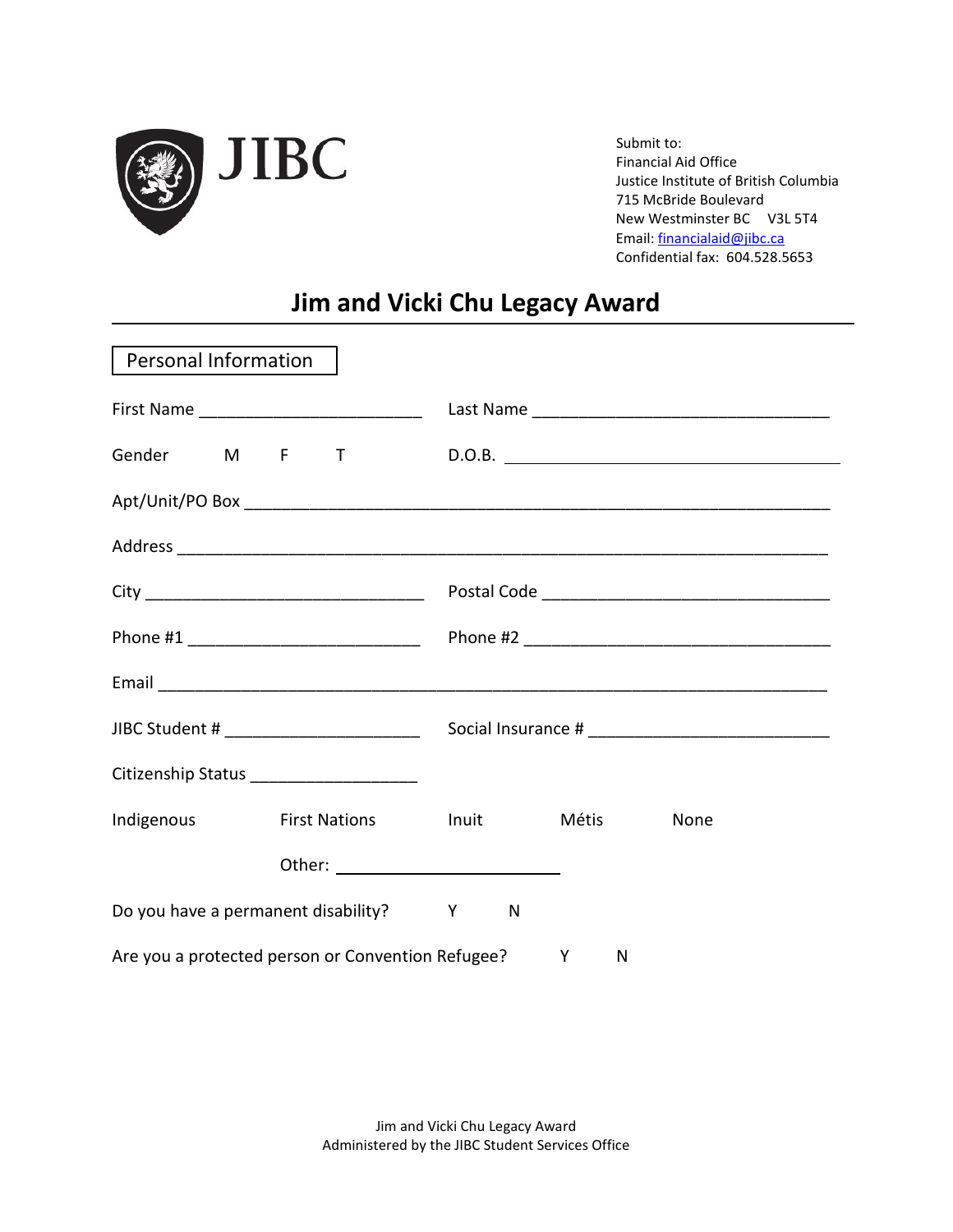| <b>Academic Information</b>      |
|----------------------------------|
|                                  |
|                                  |
|                                  |
| Average GPA: ___________________ |

#### Previous Education:

| High School                       | Name of School:<br>Date Range Attended: | Level Achieved: |
|-----------------------------------|-----------------------------------------|-----------------|
| College / University              | Name:                                   | Level Achieved: |
|                                   | Date Range Attended:                    |                 |
| Vocational / Trade /<br>Technical | Name:                                   | Level Achieved: |
|                                   | Date Range Attended:                    |                 |
| Other Licenses /<br>Certificates  | Name:                                   | Level Achieved: |
|                                   | Date Range Attended:                    |                 |

# Transcript

Attach a copy of your JIBC transcript.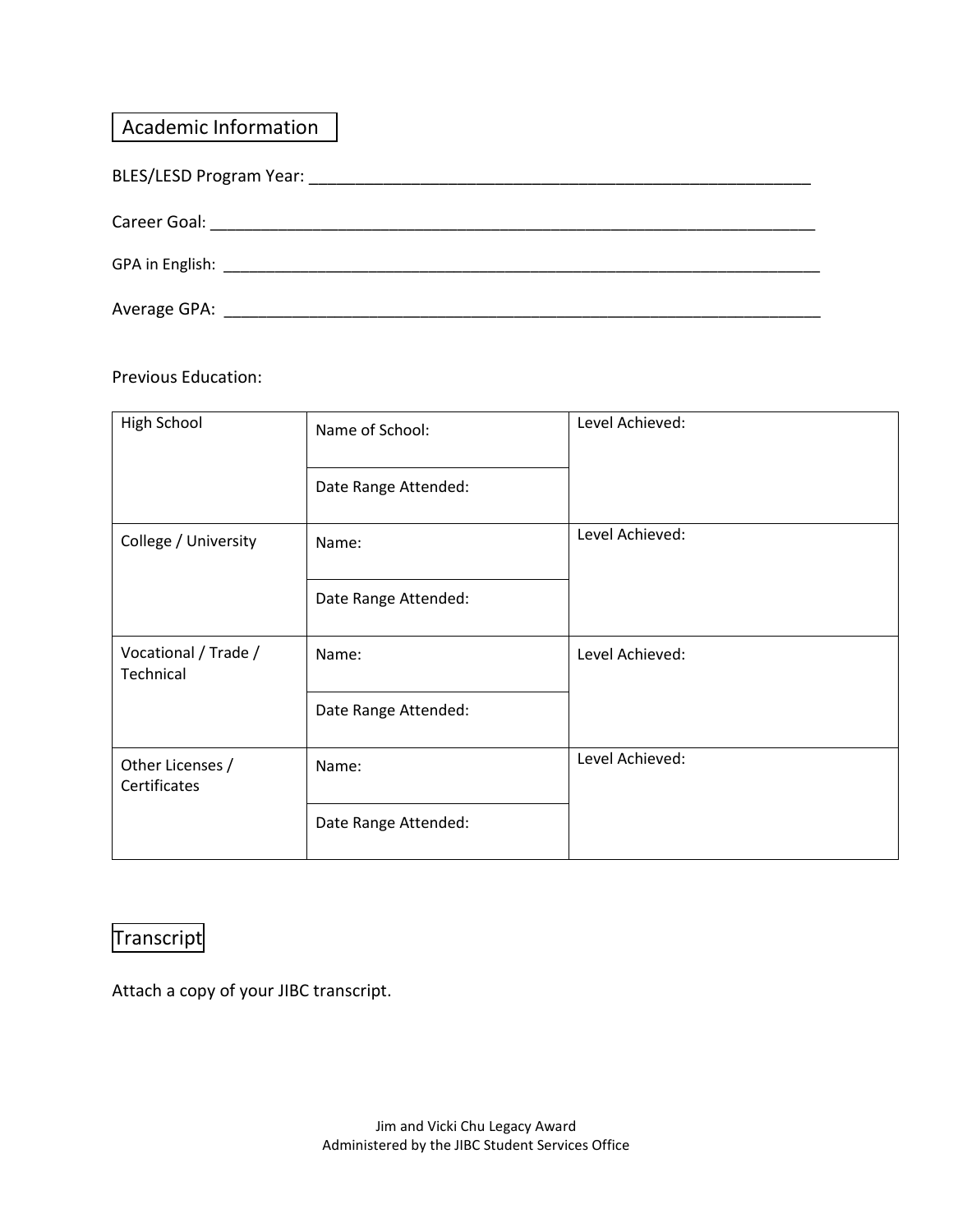### **Personal Statement**

Describe in essay format why you wish to participate in the academic exchange internationally. How will you represent Canada and the JIBC as an ambassador internationally?

> Jim and Vicki Chu Legacy Award Administered by the JIBC Student Services Office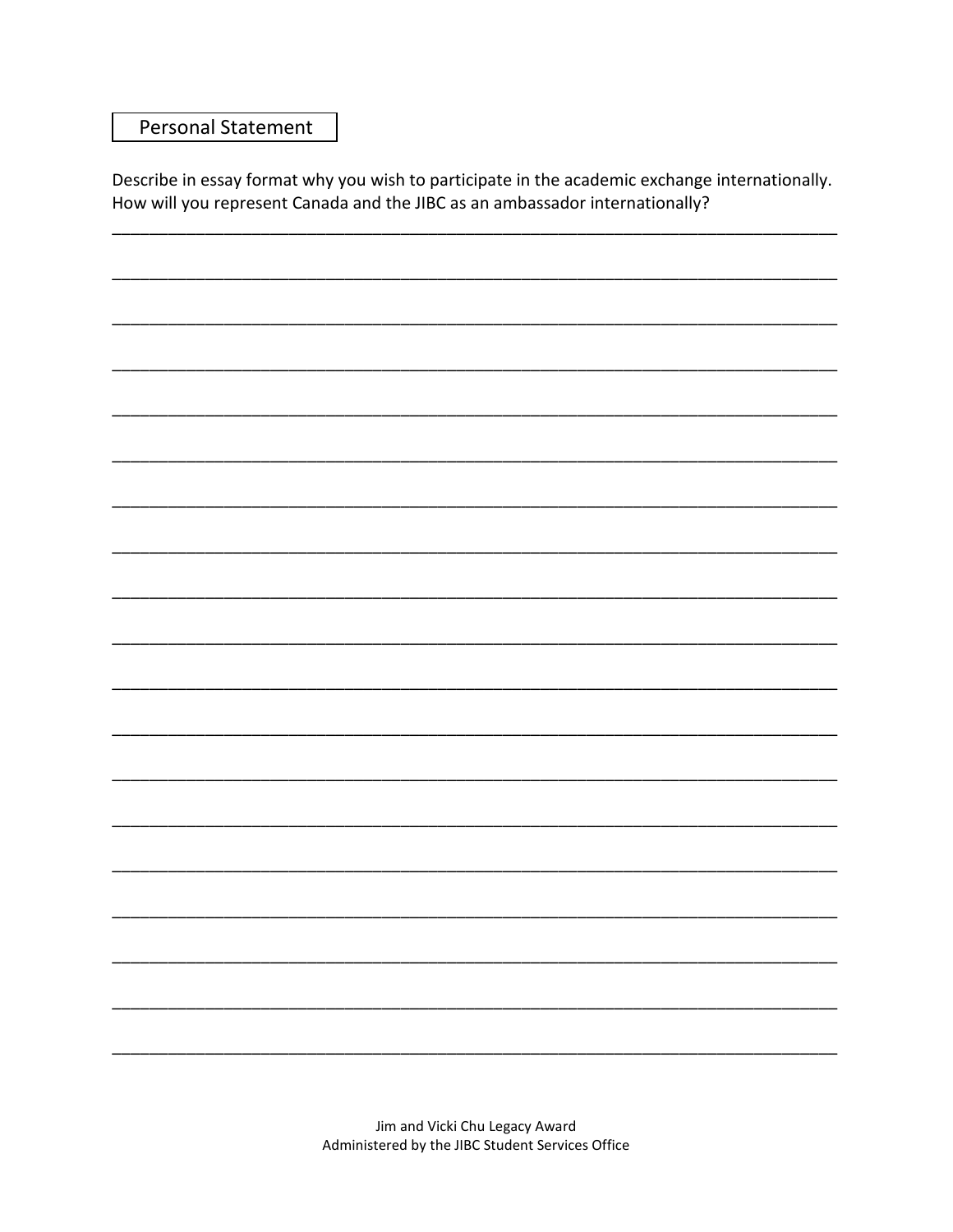### School/Community Involvement

What is your involvement in school/community/extra-curricular activities? Describe how you have contributed as a leader in your sphere of influence and how will your involvement contribute to what you can bring to this opportunity?

## Reference

Students will be selected based on application and possibly a panel interview. This individual should be qualified to speak to your leadership ability and community involvement. Your reference could be a teacher, principal, coach or supervisor but not a family member. Please provide the name and telephone number of the person who can provide a short reference below.

| Referee's Name:                            | Phone:        |  |
|--------------------------------------------|---------------|--|
| Your title or relationship to the student: |               |  |
| Name:                                      | Phone number: |  |